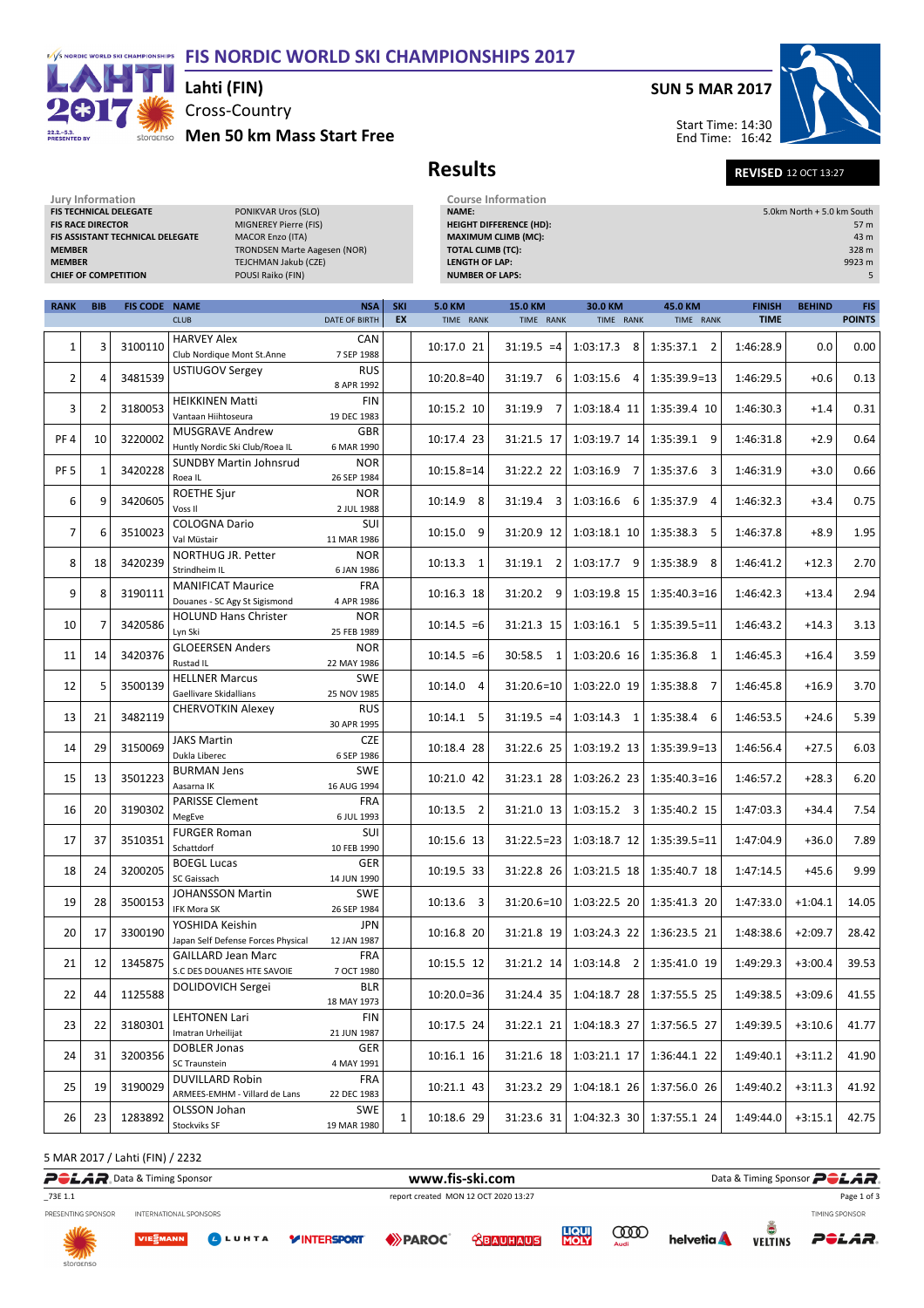

Cross-Country Lahti (FIN)

**Start Free** 

SUN 5 MAR 2017

Results REVISED 12 OCT 13:27



Start Time: 14:30 End Time: 16:42

| <b>RANK</b> | <b>BIB</b> | <b>FIS CODE NAME</b> | <b>CLUB</b>                                              | <b>NSA</b><br>DATE OF BIRTH | <b>SKI</b><br><b>EX</b> | <b>5.0 KM</b><br>TIME RANK | 15.0 KM<br>TIME RANK | 30.0 KM<br>TIME RANK | 45.0 KM<br>TIME RANK | <b>FINISH</b><br><b>TIME</b> | <b>BEHIND</b>    | <b>FIS</b><br><b>POINTS</b> |
|-------------|------------|----------------------|----------------------------------------------------------|-----------------------------|-------------------------|----------------------------|----------------------|----------------------|----------------------|------------------------------|------------------|-----------------------------|
| 27          | 41         | 3530492              | <b>ELLIOTT Tad</b><br>Durango Nordic Ski Club            | <b>USA</b><br>2 JUL 1988    |                         | 10:24.0 54                 | 31:24.8 37           | 1:04:19.1 29         | 1:37:56.9 28         | 1:49:45.7                    | $+3:16.8$        | 43.12                       |
| 28          | 26         | 3481803              | <b>MELNICHENKO Andrey</b>                                | <b>RUS</b><br>21 MAY 1992   |                         | 10:15.4 11                 | 31:20.1 8            | $1:03:23.4$ 21       | 1:37:43.6 23         | 1:50:23.3                    | $+3:54.4$        | 51.36                       |
| 29          | 34         | 3460018              | <b>PEPENE Paul Constantin</b><br>CS Dinamo Bucuresti     | ROU<br>21 MAY 1988          |                         | 10:18.2 27                 | 31:23.0 27           | 1:04:44.8 31         | 1:38:27.9 29         | 1:50:47.3                    | $+4:18.4$        | 56.62                       |
| 30          | 40         | 3660065              | <b>SEMENOV Michail</b>                                   | <b>BLR</b><br>5 FEB 1986    |                         | $10:17.7=25$               | 31:26.2 40           | 1:05:56.6 40         | 1:39:24.3 31         | 1:51:04.9                    | $+4:36.0$        | 60.48                       |
| 31          | 11         | 3480832              | <b>SEDOV Petr</b>                                        | <b>RUS</b><br>24 AUG 1990   |                         | 11:12.9 65                 | 32:53.9 54           | 1:06:09.6 43         | 1:39:26.8 35         | 1:51:08.7                    | $+4:39.8$        | 61.31                       |
| 32          | 39         | 3660045              | <b>ASTAPENKA Yury</b>                                    | <b>BLR</b><br>10 OCT 1990   |                         | $10:20.3=38$               | 31:25.0 38           | 1:05:07.5 35         | 1:39:24.7 32         | 1:51:09.0                    | $+4:40.1$        | 61.38                       |
| 33          | 52         | 3150509              | <b>KNOP Petr</b><br>Dukla Liberec                        | <b>CZE</b><br>12 MAY 1994   |                         | 10:19.2 32                 | 31:27.2 42           | 1:05:07.2 34         | 1:39:25.6 33         | 1:51:09.3                    | $+4:40.4$        | 61.44                       |
| 34          | 50         | 3050179              | <b>HAUKE Max</b><br><b>WSV Ramsau</b>                    | AUT<br>29 AUG 1992          |                         | $10:17.7=25$               | 31:24.5 36           | 1:05:09.0 37         | 1:39:26.1 34         | 1:51:13.1                    | $+4:44.2$        | 62.28                       |
| 35          | 49         | 3150570              | <b>NOVAK Michal</b><br>Dukla Liberec                     | <b>CZE</b><br>26 OCT 1996   |                         | 10:19.9 35                 | 31:27.0 41           | 1:05:06.1 32         | 1:39:38.7 38         | 1:51:57.5                    | $+5:28.6$        | 72.01                       |
| 36          | 15         | 1362656              | <b>LIVERS Toni</b><br>Davos                              | SUI<br>2 JUN 1983           | $\mathbf{1}$            | 10:16.7 19                 | 31:24.0 34           | 1:05:23.0 39         | 1:39:30.7 36         | 1:52:05.1                    | $+5:36.2$        | 73.67                       |
| 37          | 25         | 3100006              | <b>KERSHAW Devon</b><br>Onaping Falls Nordics Ski Club   | CAN<br>20 DEC 1982          |                         | 10:17.1 22                 | 31:21.9 20           | 1:05:07.7 36         | 1:39:34.6 37         | 1:52:14.4                    | $+5:45.5$        | 75.71                       |
| 38          | 47         | 3670115              | PUKHKALO Vitaliy                                         | KAZ<br>9 SEP 1992           | $\mathbf{1}$            | 10:23.8 53                 | 32:06.8 45           | 1:06:32.8 46         | 1:40:25.7 41         | 1:52:23.3                    | $+5:54.4$        | 77.66                       |
| 39          | 42         | 3290432              | PELLEGRIN Sebastiano<br><b>GS FIAMME ORO</b>             | <b>ITA</b><br>4 FEB 1994    |                         | 10:18.8 30                 | 31:23.3 30           | 1:04:17.6 25         | 1:38:42.2 30         | 1:52:35.9                    | $+6:07.0$        | 80.42                       |
| 40          | 53         | 3740021              | MIKAYELYAN Sergey<br>Ashocq Cross-Country School         | ARM<br>27 APR 1992          |                         | 10:24.4 55                 | 31:40.7 43           | 1:06:10.8 44         | 1:40:26.5 43         | 1:52:43.0                    | $+6:14.1$        | 81.98                       |
| 41          | 46         | 1344808              | KITTILAE Kusti<br>Oulun Hiihtoseura                      | <b>FIN</b><br>9 SEP 1981    |                         | 10:19.6 34                 | 31:25.3 39           | 1:05:59.8 41         | 1:40:26.1 42         | 1:52:44.3                    | $+6:15.4$        | 82.26                       |
| 42          | 32         | 3100175              | <b>KILLICK Graeme</b><br>Ptarmigan Nordic Ski Club       | CAN<br>26 FEB 1989          |                         | $10:15.8=14$               | $31:22.5=23$         | 1:05:06.7 33         | 1:40:21.0 40         | 1:53:32.9                    | $+7:04.0$        | 92.91                       |
| 43          | 30         | 3180557              | <b>HYVARINEN Perttu</b><br>Puijon Hiihtoseura            | <b>FIN</b><br>5 JUN 1991    |                         | $10:20.0=36$               | $31:23.8=32$         | 1:05:09.5 38         | 1:40:20.5 39         | 1:53:47.9                    | $+7:19.0$        | 96.20                       |
| 44          | 27         | 3050159              | <b>TRITSCHER Bernhard</b><br>SK Saalfelden-Salzburg      | AUT<br>25 APR 1988          |                         | $10:20.3=38$               | $31:23.8=32$         | $1:06:00.2$ 42       | 1:41:54.4 45         | 1:54:49.5                    | $+8:20.6$        | 109.70                      |
| 45          | 36         | 3290027              | RIGONI Sergio<br><b>GS FIAMME ORO</b>                    | ITA<br>27 APR 1986          | $\mathbf{1}$            | 10:19.1 31                 | 32:30.3 48           | 1:07:36.0 48         | 1:43:02.2 48         | 1:55:07.3                    | $+8:38.4$        | 113.60                      |
| 46          | 16         | 3200376              | <b>NOTZ Florian</b><br>SZ Roemerstein                    | <b>GER</b><br>24 APR 1992   |                         | 10:16.2 17                 | 31:21.4 16           | 1:03:31.0 24         | 1:41:14.4 44         | 1:55:07.8                    | $+8:38.9$        | 113.71                      |
| 47          | 48         | 3150070              | <b>RAZYM Ales</b><br>Sport Club Plzen                    | <b>CZE</b><br>19 AUG 1986   |                         | 10:23.3 51                 | 32:15.8 47           | 1:07:38.3 50         | 1:43:00.8 46         | 1:55:08.0                    | $+8:39.1$        | 113.75                      |
| 48          | 58         | 1323468              | REHEMAA Aivar<br>Sportclub SPARTA                        | EST<br>28 SEP 1982          |                         | $10:20.8=40$               | 32:07.1 46           | 1:06:50.1 47         | 1:43:01.6 47         | 1:55:16.4                    | $+8:47.5$ 115.59 |                             |
| 49          | 35         | 3530489              | <b>HOFFMAN Noah</b><br>Ski and Snowboard Club Vail       | <b>USA</b><br>1 AUG 1989    |                         | 10:23.0 50                 | 32:31.6 49           | 1:07:36.5 49         | 1:43:02.7 49         | 1:55:22.0                    | $+8:53.1$        | 116.82                      |
| 50          | 55         | 3460021              | <b>HOGIU Petrica</b><br>CSM Bistrita                     | ROU<br>16 JUN 1991          | 1                       | 10:22.3 48                 | 33:06.6 56           | 1:09:07.0 54         | 1:43:59.1 50         | $1:56:39.0$ +10:10.1         |                  | 133.69                      |
| 51          | 62         | 3220019              | <b>SMITH Callum</b><br>Huntly Nordic Ski Club            | GBR<br>12 OCT 1992          | $\mathbf{1}$            | 10:21.5 45                 | 32:34.9 51           | 1:08:56.8 53         | 1:44:38.8 52         | $1:57:05.0$ +10:36.1         |                  | 139.39                      |
| 52          | 33         | 1362947              | PERL Curdin<br>Bernina Pontresina                        | SUI<br>15 NOV 1984          | $\mathbf 1$             | 10:22.2 47                 | 32:06.4 44           | 1:06:13.0 45         | 1:44:05.2 51         | $1:58:02.3$ +11:33.4         |                  | 151.94                      |
| 53          | 60         | 3100217              | JOHNSGAARD Knute<br>Whitehorse CC Ski Club               | CAN<br>5 DEC 1992           | 1                       | 10:23.6 52                 | 32:49.1 53           | 1:08:39.0 52         | 1:45:13.8 54         | $1:58:32.2$ +12:03.3         |                  | 158.50                      |
| 54          | 65         | 3040101              | <b>BELLINGHAM Phillip</b><br>Birkebeiner Nordic Ski Club | AUS<br>24 FEB 1991          | $\mathbf{1}$            | 10:31.4 57                 | 32:48.5 52           | 1:08:35.1 51         | 1:44:40.2 53         | $1:58:42.7$ +12:13.8         |                  | 160.80                      |
| 55          | 61         | 3550114              | <b>BIKSE Indulis</b><br><b>IB SKI TEAM</b>               | LAT<br>15 SEP 1995          |                         | 10:27.8 56                 | 33:33.6 58           | 1:09:48.5 55         | 1:46:15.3 55         | $1:59:04.6$ +12:35.7         |                  | 165.60                      |

5 MAR 2017 / Lahti (FIN) / 2232